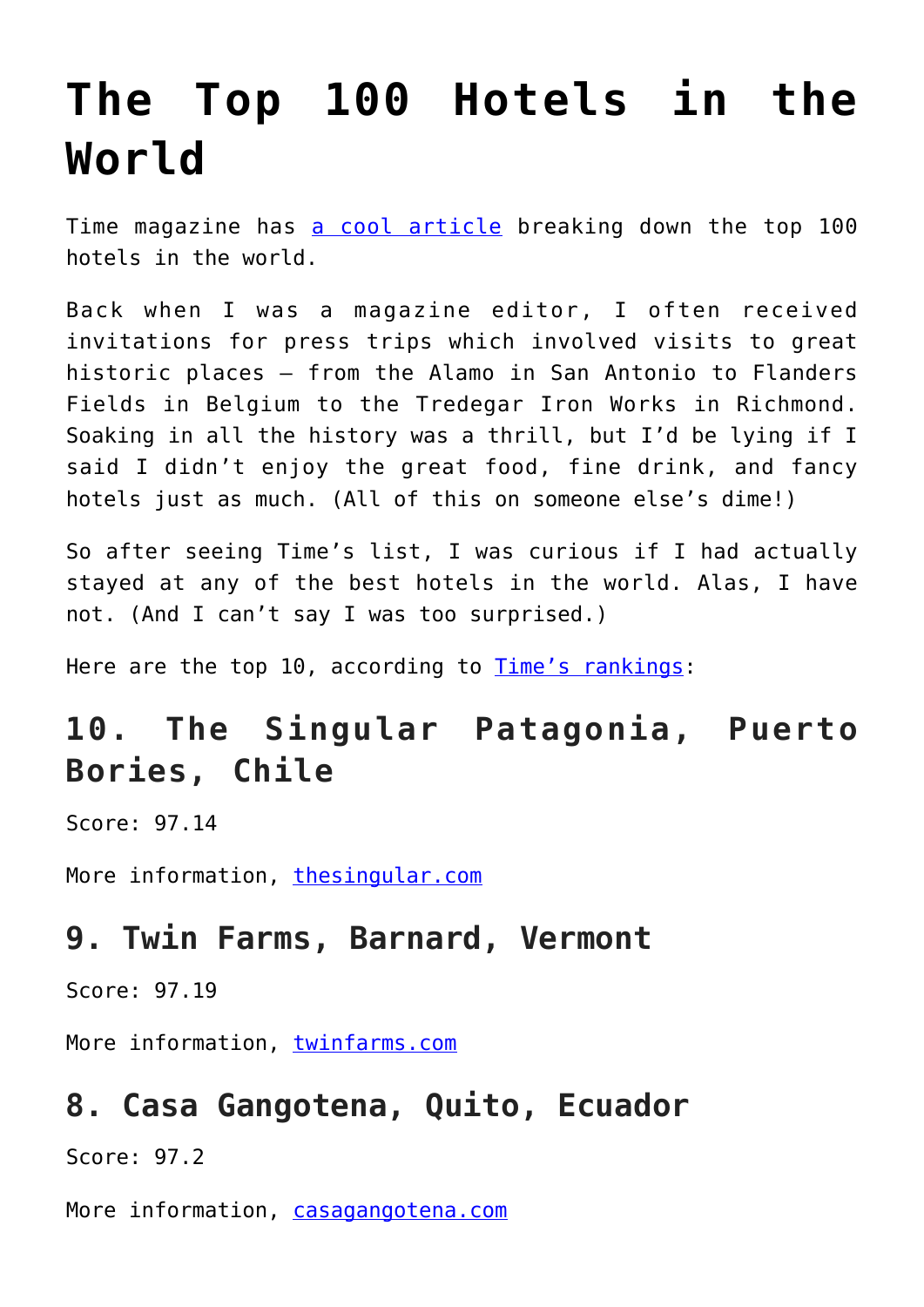[Book a trip to Quito.](http://www.travelandleisure.com/worlds-best/ecuador-travel-experience)

#### **7. The Willcox, Aiken, South Carolina**

Score: 97.25

More information, [thewillcox.com](http://thewillcox.com/)

## **6. The Lodge at Glendorn, Bradford, Pennsylvania**

Score: 97.38

More information, *[glendorn.com](http://www.glendorn.com/)* 

# **4. (tie) Montage Kapalua Bay, Lahaina, Maui, Hawaii**

Score: 97.39

More information, [montagehotels.com/kapaluabay](https://www.montagehotels.com/kapaluabay/)

# **4. (tie) [Southern](http://fortune.com/fortune500/southern/) Ocean Lodge, Kangaroo Island, Australia**

Score: 97.39

More information, [southernoceanlodge.com.au](http://www.travelandleisure.com/worlds-best/www.southernoceanlodge.com.au)

#### **3. Huka Lodge, Taupo, New Zealand**

Score: 97.65

More information, [hukalodge.co.nz](http://www.hukalodge.co.nz/)

# **2. The Spectator, Charleston, South Carolina**

Score: 97.78